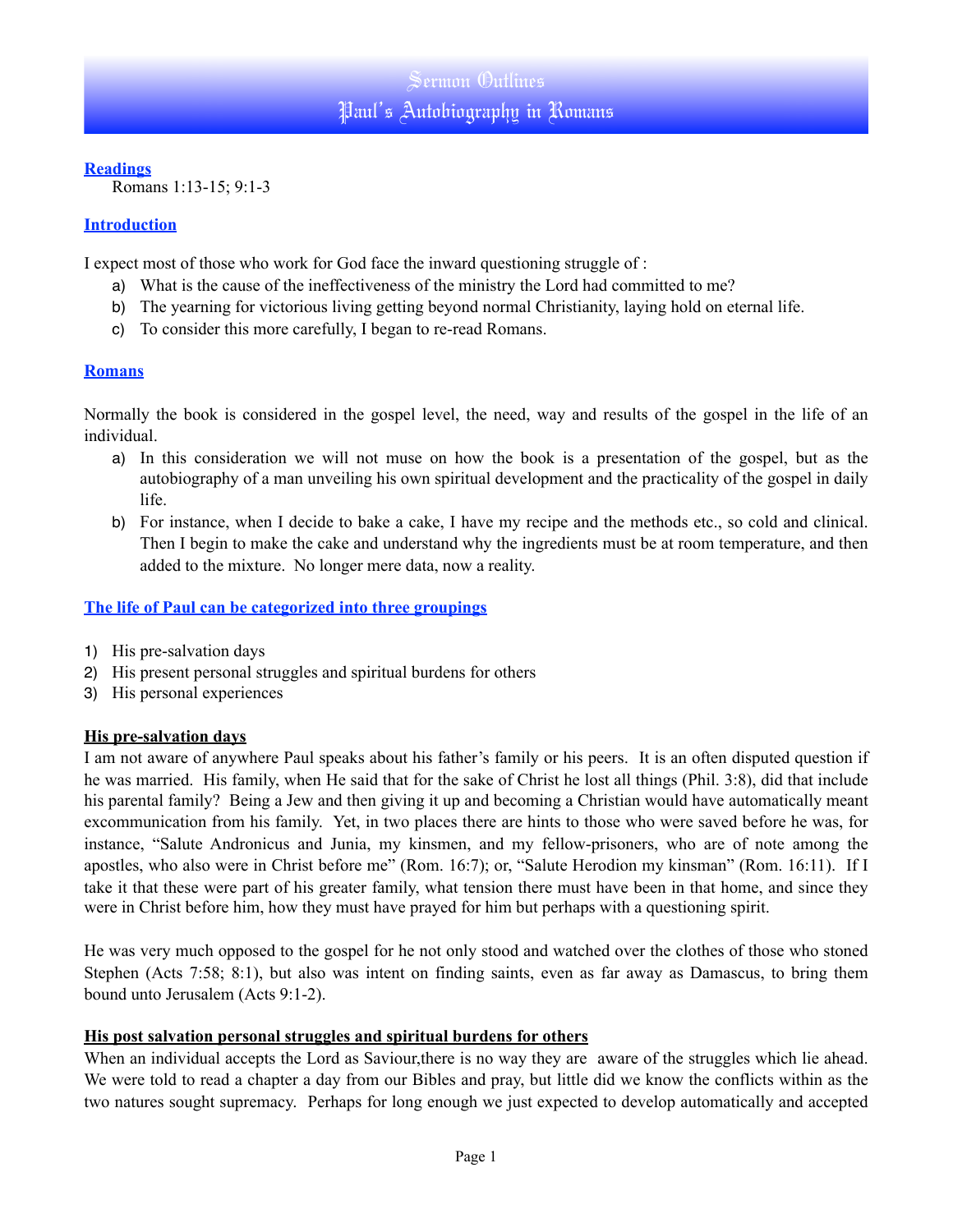# Sermon Outlines Paul's Autobiography in Romans

the constant failings and sins as part of normal living. Thank God Paul was both an idealist and a realist and in Romans he opens up about his personal struggles and experiences.

I perceive the first struggle in pre-salvation days was after the death of Stephen as the Holy Spirit strove with him, pricking his conscience, and his suppression of the agitating thoughts. It was spiritual warfare with everything within him rebelling agains the new understandings.

i) How could he, a Pharisee, son of a Pharisee (Acts 23:6), view himself as a sinner? He was a good living clean living person but had to learn that he was a religious clean living sinner. Furthermore, even if he had never sinned he was still under condemnation like the Israelite lad (Ex. 11:5; 12:12) who was not under condemnation due to what he had done, but due to birth, and that is something he could not change. What was needed was a new birth, a new beginning. He had to realize not only did he live in a world under condemnation, but he personally was under condemnation because of activity (Rom. 2:1-3:19) and birth (Rom. 5:12-19).

### **His personal experiences**

Upon salvation Saul, as he was then known, had to learn that spiritual development was not passive, he had a major part to fulfill. It was not a bed of roses but a lifelong struggle ever finding himself wanting to do the right but doing the wrong. Having a set of rules would not help but simply show him how often he was breaking the law, and no matter how hard he tried, he could not be what He knew he ought to be (Rom. 7:14-21).

a) Furthermore, there was ever the danger of compromise as Israel did in the beginning of Judges (Jud. 1:21, 27, 29, 30, 31), or to be lax as the disciples in the garden (Matt. 26:45). It was not an easy pathway which would end in a short time, but would last as long as he lived.

He then had to learn in a very real way that the decisions we make in life, of which there are three, are interconnected decisions each with far reaching results:

- a) In the geographical decisions of life, a decision must be made about where the Lord wants us to serve. Paul had come to the end of the road, so to speak, and the question was, "Where do we go from here?" Ought we go to Rome, or Spain? Then God gave the answer in the vision of the man from Macedonia.
- b) There are decisions to be made due to the circumstances of life. As Paul considered what had happened in Jerusalem before, should he go there again? There were dangers there possibly awaiting him. Ought he go to the the major cities and pray God to let the gospel spread from them, and what if the people in the major cities reject the message, ought he then go to the hamlet, and villages? Should the people in the hamlets not also hear the gospel?
- c) Things changed so quickly, for he had wanted to go to Rome before but things did not work out for him (Rom. 1:13). What if, despite his earnest desire to go, the door did not open? What ought he to do?
	- i) These are decisions we all have to make.

#### He was a man who took the message very seriously believing its truths and warnings

- 1) To a greater or lesser degree every believer has an interest or a concern for the unsaved. To Paul, the reality of eternity, of a heaven to gain, and a Hell to shun was very real. These were not just words, they were verities. Due to his unswerving belief in the power of the Gospel and the responsibility God had placed on him to proclaim the gospel, he could say, "Woe is unto me, if I preach not the gospel!" (1 Cor. 9:16).
- 2) I daresay there are few who had his passion for soul winning for as I listen to his words and what He would be willing to endure, it shames me. He writes, "I say the truth in Christ, I lie not, my conscience also bearing